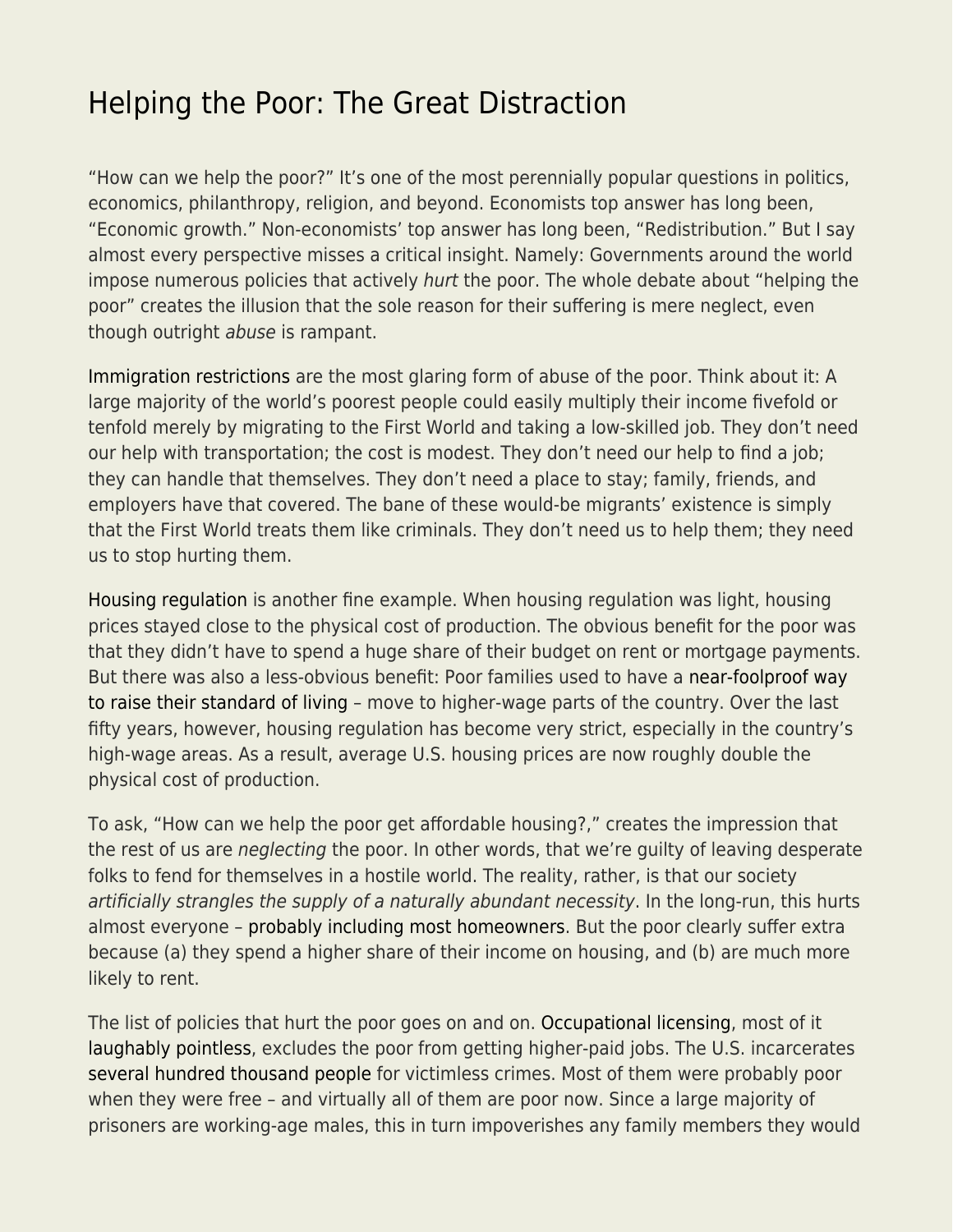have supported. And if I'm right about the [connection between education subsidies and](https://www.amazon.com/Case-against-Education-System-Waste/dp/0691174652/ref=as_sl_pc_qf_sp_asin_til?tag=bryacaplwebp-20&linkCode=w00&linkId=2a0c58e873ed68d8abd86c1449dd0968&creativeASIN=0691174652) [credential inflation](https://www.amazon.com/Case-against-Education-System-Waste/dp/0691174652/ref=as_sl_pc_qf_sp_asin_til?tag=bryacaplwebp-20&linkCode=w00&linkId=2a0c58e873ed68d8abd86c1449dd0968&creativeASIN=0691174652), government support for education ramps up the stigma of dropping out of high school and failing to graduate from college.

You could accuse me of being one-sided. Sure, many government policies hurt the poor, but many other government policies help the poor. An intriguing point, but the math doesn't add up. Counting immigration restrictions, the harm we inflict on the poor far exceeds the help we offer them.

You could accuse me of being ideological. What I'm really doing, though, is highlighting a way to elevate the poor that well-meaning people of all ideologies can endorse in good conscience. When you demand massive sacrifices to help the poor, you have to appeal to sectarian dogmas like, "Failing to save a stranger's life is morally the same as murdering him." See Peter Unger's [Living High and Letting Die](https://www.amazon.com/Living-High-Letting-Die-Innocence/dp/0195108590/ref=sr_1_1?keywords=living+high+and+letting+die&qid=1645823711&sprefix=living+high+and%2Caps%2C37&sr=8-1). When you demand an end to policies that actively hurt the poor, you appeal to the widely shared view that you shouldn't stop people from pulling themselves up by their own bootstraps.

Why not help the poor and hurt the poor less? Rhetorically, because can't argue for everything at once – and if you tried, people wouldn't pay attention to you. Substantively, because we're hurting the poor so much and so unthinkingly. And then there's the matter of cost. Helping other is much more expensive than merely legalizing self-help.

Why is my perspective on poverty so unpopular? The obvious answer is that Effective Altruism is usually unpopular. Soft hearts and soft heads go together. Most people are instinctive Ineffective Altruists. They want to solve poverty with sacrifice and without math.

But what about activists and politicians? They spend a lot of time thinking about poverty – and they don't agree with me either. While I could be wrong, I blame their [power-hunger.](http://www.econlib.org/power-hunger/) Activists and politicians want to lead a never-ending crusade against poverty – and selfhelp cuts the crusade short. As I've explained before:

Suppose you're very power-hungry. Do you want people to think they're able to fix their own problems? Of course not. If individuals can help themselves by doing a good job, learning new skills, making friends, and keeping their eyes peeled, what do they need you for? In contrast, if people believe that collective action is the path forward, the collectivity will clearly need leaders. And who will fill these leadership positions? The socialist activists, naturally.

[Early in](https://www.dailymotion.com/video/x4dyi2m) [The Godfather](https://www.dailymotion.com/video/x4dyi2m), Sonny Corleone attacks a photographer and breaks his camera.